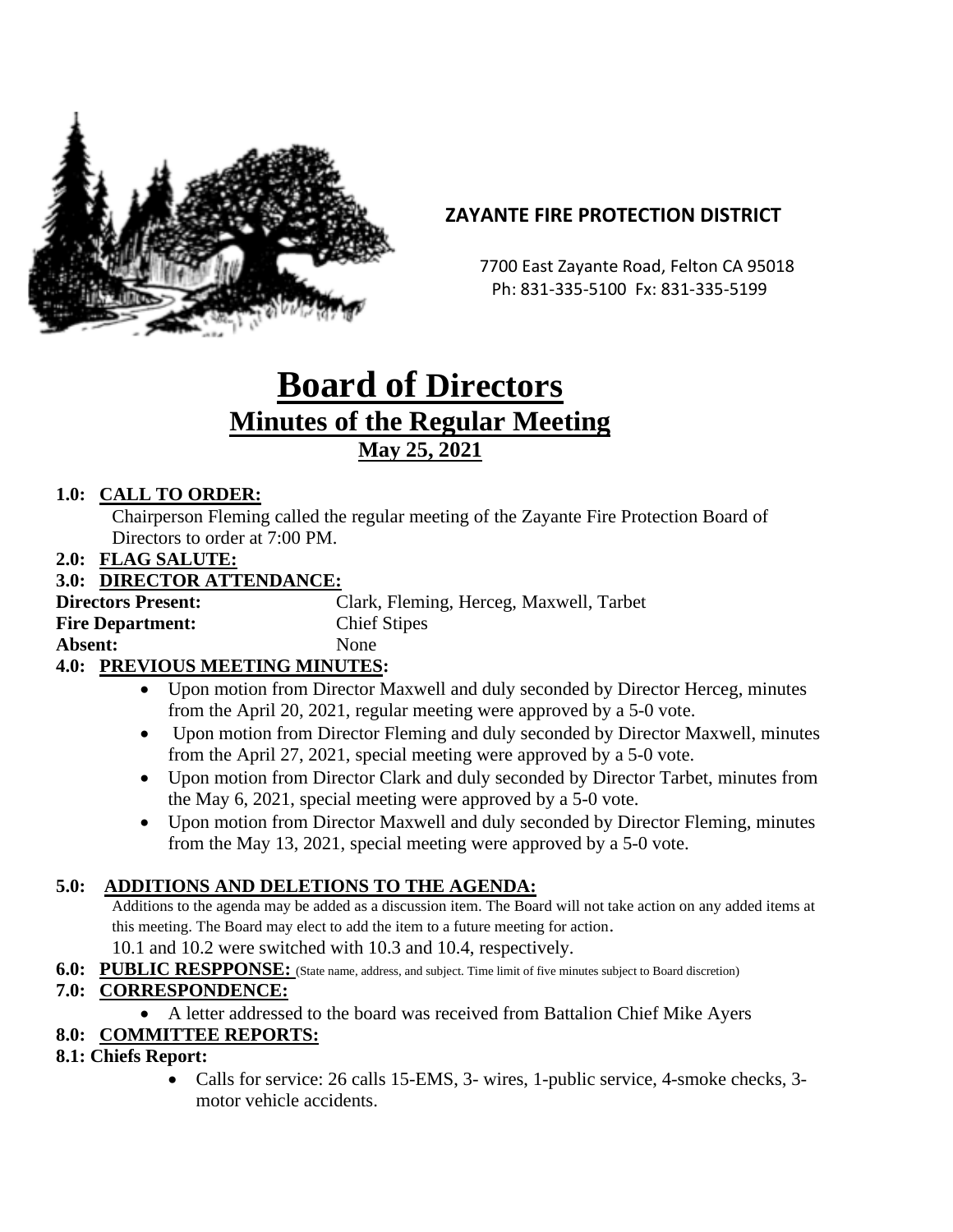- All Documents have now been submitted to I.S.O.
- G.C.R. was submitted to the State Controller as well as several others that have requested the report.
- Still getting bids for the back mid-property line fence.
- RT-130 should be completed tonight and red cards will be issued to all those who have completed both in person and online training.

# **8.2: SLV District Council:** Did not meet.

# **8.3: County Chiefs/EMSIA/SCCFAIG:**

 Agreement on the new contract for Scott V. EMS Battalion Chief. May be receiving a grant for mobile cell towers with trailer.

#### **8.4: Operations Section:** No report.

**8.5: Training Section:** No report

# **9.0: OLD BUSINESS:**

9.1: Covid-19: Status quo for now. Will wait until June 15<sup>th</sup> and re-evaluate lock-down status and S.O.P.'s

**9.2:** Financial Audit: The FY20 audit should be available by next meeting.

# **10.0: NEW BUSINESS:**

**10.1: ACTION ITEM**: Upon motion by Director Maxwell and duly seconded by director Tarbet Payroll policy 4000 was approved as written by a unanimous vote.

**10.2**: Review of the 5-year Capital outlay plan.

**10.3: ACTION ITEM:** The Preliminary Revenue and Expenditure Budget was presented. Upon a motion by Director Maxwell and duly seconded by Director Fleming the budget was approved by unanimous vote with the following changes: Take \$60,000.00 from the Capital outlay budget and move it to Contingency sun object 98700 to make the total expenditure budget for FY 2021- 22 \$856,798.00.

**10.4: ACTION ITEM:** The Preliminary Revenue and Expenditure Budget for the Capital Outlay account for FY 2021-22 was presented. Upon a motion by Director Clark and duly seconded by Director Tarbet the budget was approved by unanimous vote with the following changes: Move \$40,000.00 from character 40100 instead of \$100,000.00.

# **11.0: POLICY AND PLANNING**: (As necessary for the district to perform its function as required by law.)

# **11.1: Goals for 2021 Chief and District**

# **12.0: OTHER BUSINESS:**

#### **13.0: BUDGET AND BILLS:**

# **13.1: Approval of Bills:**

- Upon motion by Director Clark and duly seconded by Director Tarbet bills in the amount of \$29,743.61 were approved for payment by a unanimous vote.
- Upon motion by Director Herceg and duly seconded by Director Maxwell, bills in the amount of \$3,438.38 were approved for payment by a unanimous vote.
- Upon motion by Director Tarbet and duly seconded by Director Herceg, bills in the amount of \$1,418.46 were approved for payment by a unanimous vote.
- Payroll: Director Fleming will stop by the station this week to approved payroll periods 9 and 10.

# **14.0: PERSONNEL:**

# **15 .0: Closed Executive Session**